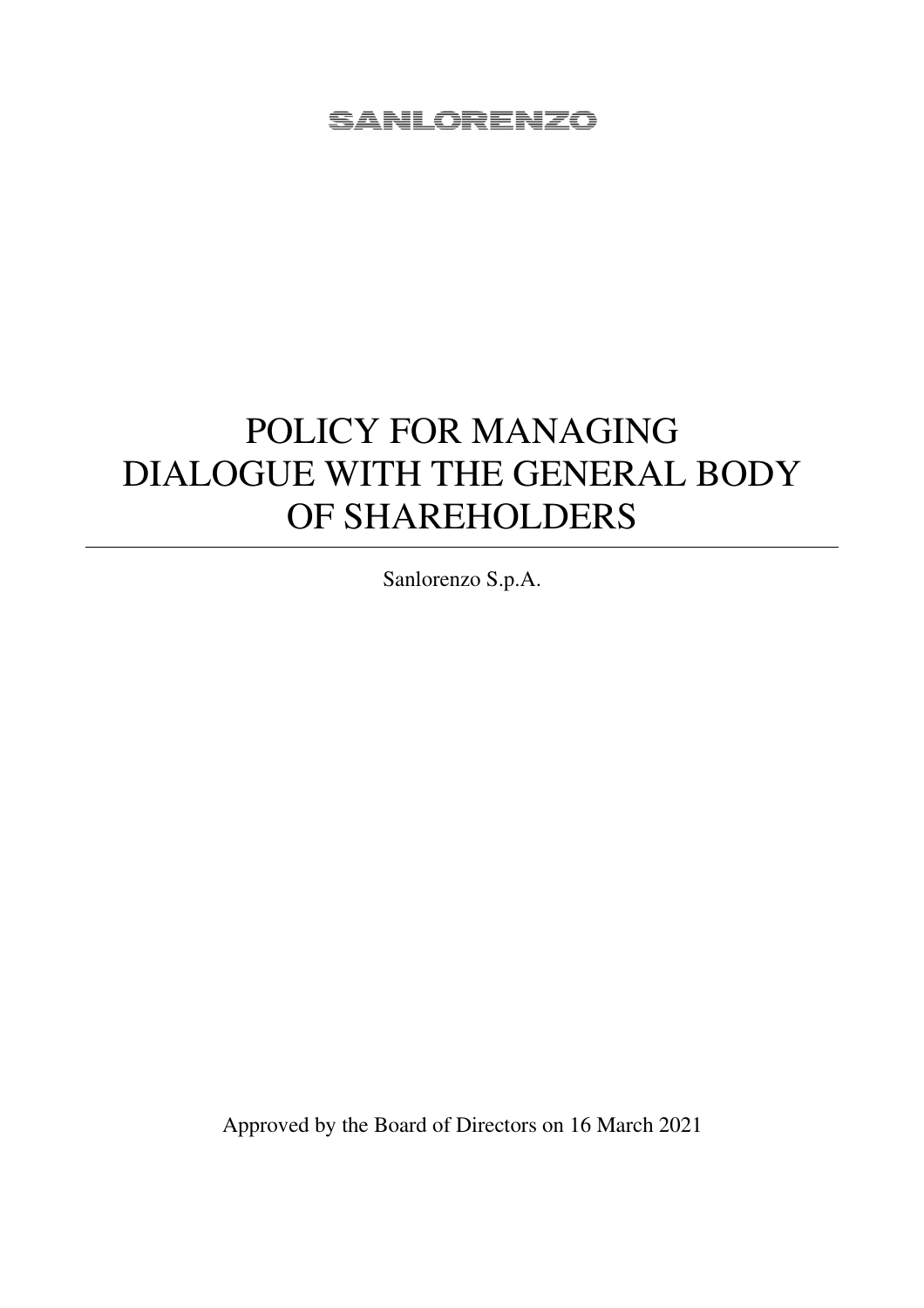# **CONTENTS**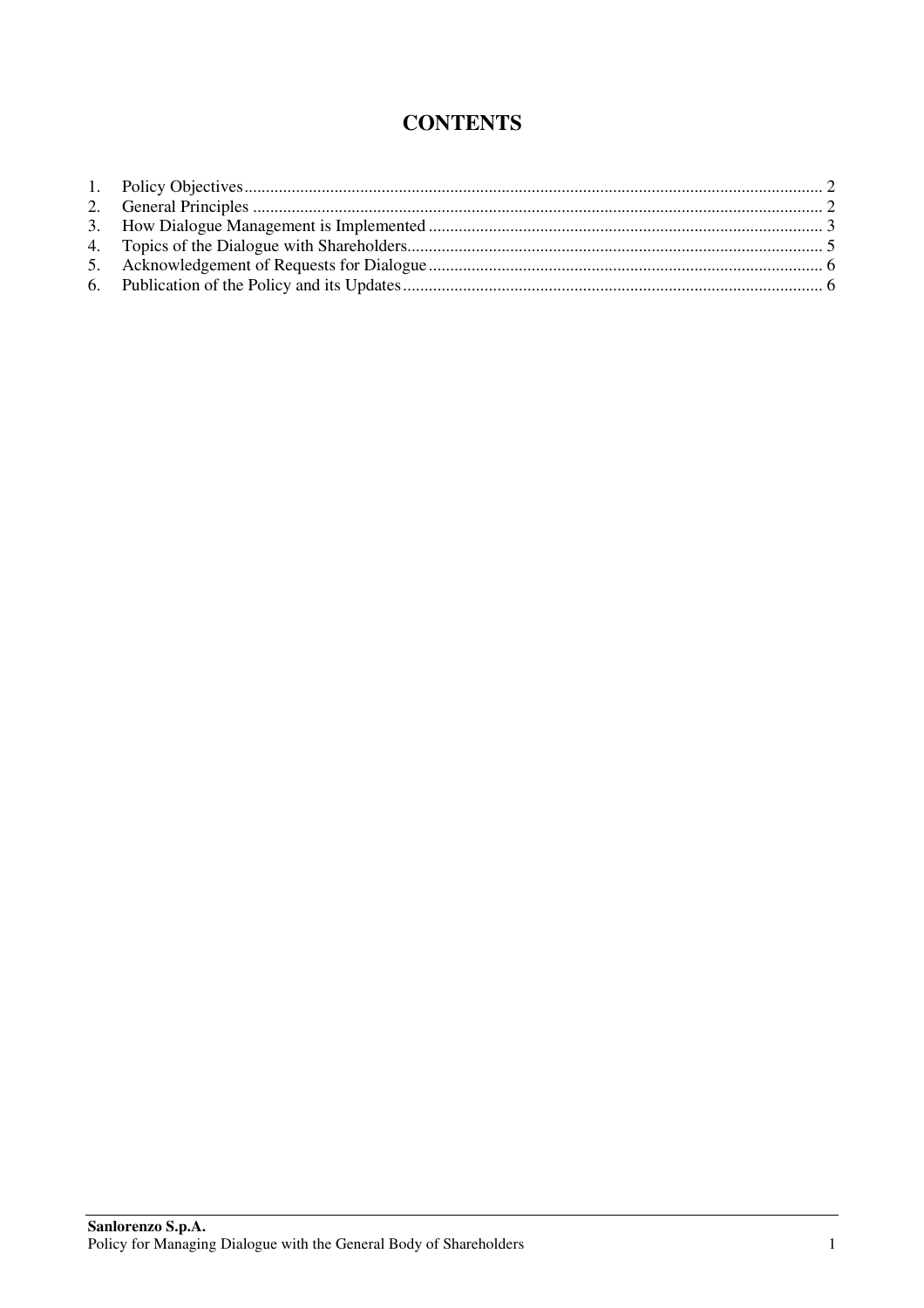# **1. Policy Objectives**

The Board of Directors (the "**Board**") of Sanlorenzo S.p.A. ("**Sanlorenzo**" or the "**Company**") believes in the importance of engaging in active and constructive communication with the Company's shareholders (the "**Shareholders**"). A relationship based on dialogue and active discussion with Shareholders is an expression of the Company's responsibility towards the social and economic context with which it interacts, of transparency and reliability.

Dialogue with Shareholders, who represent interests that may differ from one another, offers the opportunity to establish solid relations by sharing actions and strategic visions that are the foundation of the company management and by creating shared values. At the same time, it is a valuable source of comparison, receiving from the Shareholders information and evaluations to be taken into account also in the definition of the mission that inspires the Company's work, as well as the activities aimed at guaranteeing the high standards of governance that the Board is committed to pursuing.

To this end, in order to promote an open and constant dialogue with all Shareholders, which began at the time the Company was listed on the stock exchange, and in compliance with the provisions of the new Corporate Governance Code (Recommendation no. 3), which the Company adheres to, at its meeting of 16 March 2021 the Board adopted this "Policy for Managing Dialogue with the General Body of Shareholders" (the "**Policy**") which, taking also into account the engagement policies adopted by institutional investors and asset managers, sets out the general principles, management procedures and main contents of the dialogue between Sanlorenzo and its Shareholders (the "**Dialogue**").

Recommendation no. 3 of the Corporate Governance Code and this Policy therefore pursue the objective of raising the level of transparency and dialogue with Shareholders, promoted by Directive 2007/36/EC as amended by Directive (EU) 2017/828 (so-called SHRD) with reference only to institutional Shareholders and asset managers, as a functional tool to encourage the creation of long-term value, also taking into account the standards to which Sanlorenzo adheres as a company listed on the STAR segment of the Italian Stock Exchange.

This Policy and the Dialogue management activities are acknowledged annually in the Report on corporate governance and ownership structure. The Chairperson and Chief Executive Officer shall inform the Board, in any case, by the first useful meeting, on the development and significant contents of the dialogue that has taken place between the Directors and the Shareholders, in line with what is suggested by Recommendation no. 3 of the Corporate Governance Code.

The scope of this Policy does not include dialogue management activities carried out by the Company that fall within the remit of the various corporate functions and that do not relate to issues of corporate governance, financial and accounting reporting, sustainability, remuneration policy, control system and risk management.

# **2. General Principles**

The Board ensures that the Company pays particular attention to the management of the Dialogue with Shareholders and that, to this end, each function involved in the Dialogue has adequate resources and means to organise, manage, protect and facilitate the Dialogue, in accordance with the principles set out below:

a) *Transparency*: the information provided to Shareholders within the Dialogue with the Company shall be clear, complete, correct and truthful and not misleading or confusing, allowing Shareholders to develop an informed assessment of Sanlorenzo.

b) *Equal treatment and information symmetry*: the Company ensures that the Dialogue takes place in full respect of the equal treatment of Shareholders, who shall therefore be subject to identical conditions, and undertakes to distribute to all Shareholders the information necessary to allow them to fully exercise their rights, through the most appropriate means of communication.

c) *Timeliness*: the Company endeavours, through its Chairperson and Chief Executive Officer supported by the Investor Relator and related staff, to ensure that the financial and non-financial information made available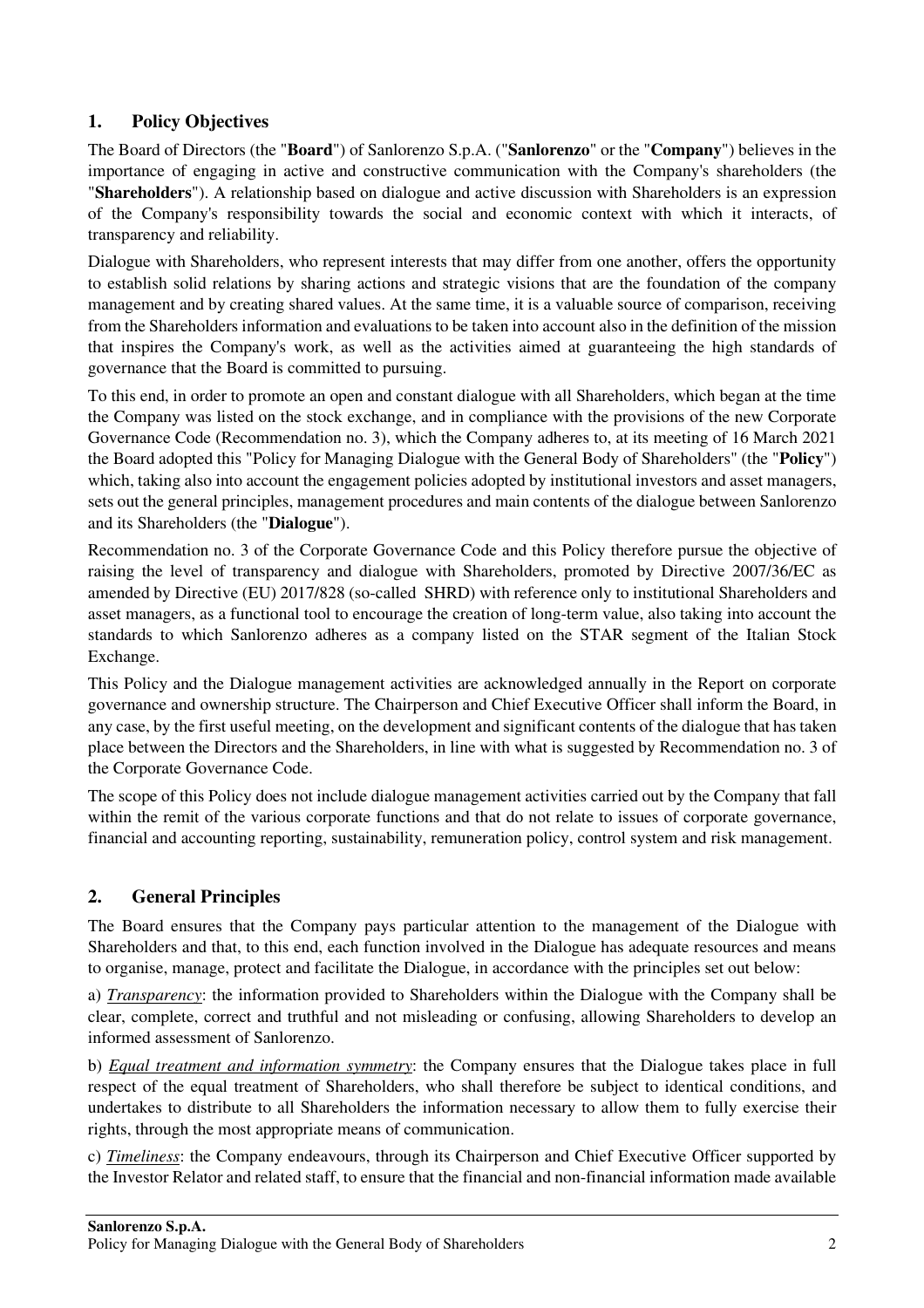to the public and the responses to requests for clarifications and in-depth analyses submitted by Shareholders are provided in a timely manner and take into account the regulations in force for listed companies and company operations, as well as the legitimate interests of Shareholders.

d) *Regularity*: Sanlorenzo undertakes to ensure regular publication of information of a continuous, periodical or extraordinary nature, so as to allow Shareholders to remain up to date on the main developments concerning the Company.

e) *Promotion of the Company's purpose*: Sanlorenzo collaborates with Shareholders to ensure that the information provided during the Dialogue is effective and representative of the Company's purpose.

f) *Compliance*: Sanlorenzo complies at all times with legal provisions and internal regulations on market abuse and governance, ensuring in any case the application of the principles of collaboration and transparency with the competent authorities, regulators and public bodies.

# **3. How Dialogue Management is Implemented**

Sanlorenzo communicates and interacts with the general body of the Shareholders on an ongoing basis in a variety of ways, including, among others:

- the company website www.sanlorenzoyacht.com;
- the publication of press releases and documents;
- the Annual General Meeting and Corporate Affairs;
- the Investor Relations function as the contact point for all Shareholders and the other functions competent from time to time (sustainability, communication);
- social channels.

For Institutional Shareholders, Sanlorenzo also organises one to one meetings, group meetings, presentations, investor days, roadshows, conference calls or virtual meetings managed by the Investor Relator in which the Investor Relator or his/her collaborators and, if necessary, the Chairperson and Chief Executive Officer, and the heads of function each time deemed necessary by the Company participate. In the same way, the Company also participates in events with institutional Shareholders organised by leading institutions such as, among others, conferences held by Borsa Italiana.

# **3.1 The Company Website: Relevant Public Corporate Documents**

The company website www.sanlorenzoyacht.com (the "**Website**") is the main channel for communicating information about the Company to Shareholders so that they are informed in real time and can deepen their knowledge of Sanlorenzo.

In compliance with the general principles set out in this Policy, all information on the Website must be clear, complete, up-to-date, accurate and truthful to allow Shareholders to develop an informed opinion about the Company.

The "Investors" section of the Website makes available disclosure documents, such as key corporate information on capital and major holdings, the financial calendar, press releases, financial results and documents (annual and semi-annual reports and periodic financial information), presentations and share performance, which are useful for Shareholders to evaluate their investment choices.

The main corporate documents are available in the "Corporate Governance" section (By-laws, Code of Ethics, Model 231/2001, Regulations of the Committees set up within the Board, Directors' and Statutory Auditors' CVs, Regulations on Increased Voting Right, Procedure Governing Transactions with Related Parties, Internal Dealing Procedure and Procedures for the Management of Material and Inside Information and of the List of Persons with Access to Inside Information).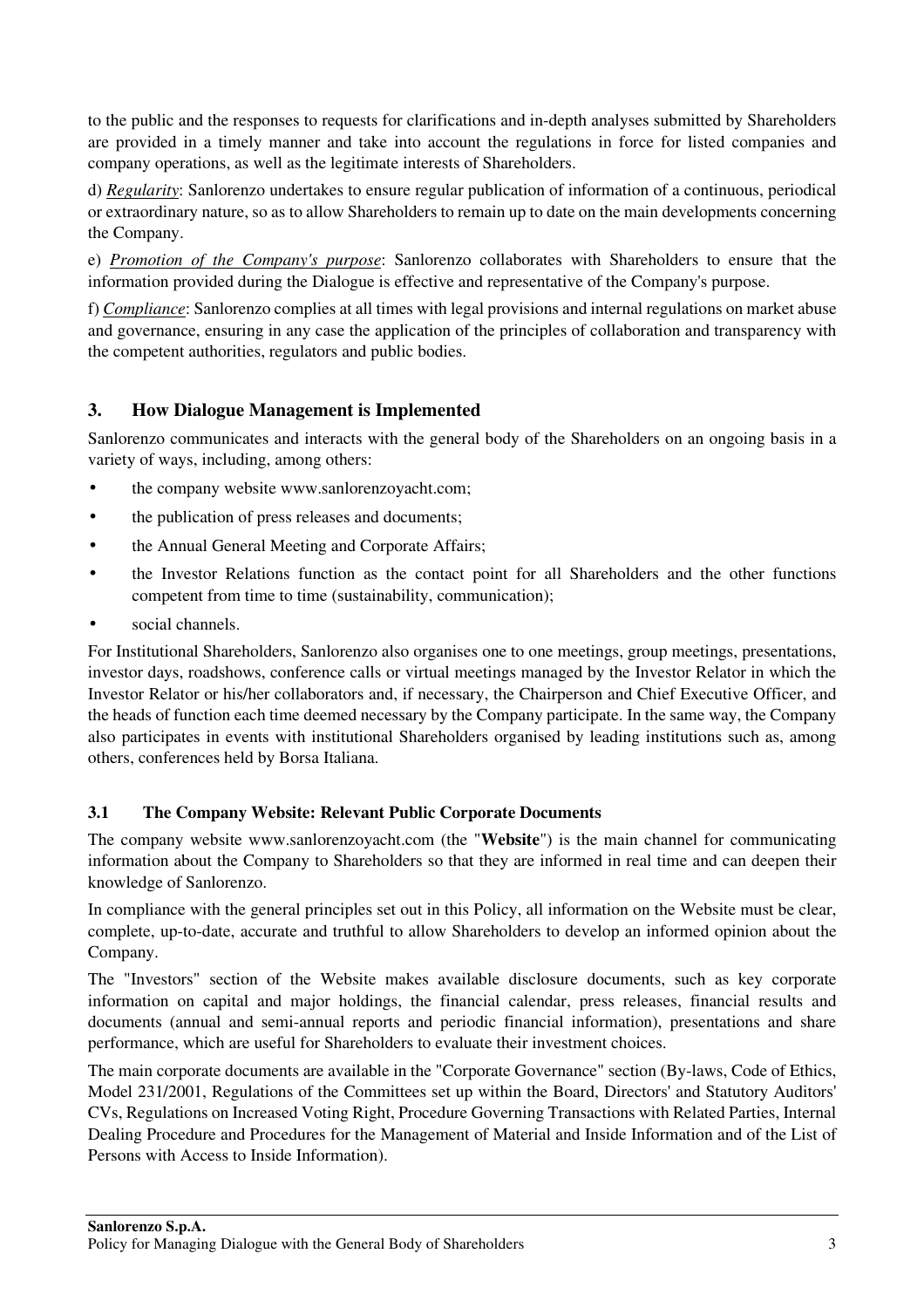Published in the "Corporate Governance" section are also the minutes and documents of the Shareholders' Meetings (Financial Reports, Reports on Corporate Governance and Ownership Structures, Reports on Remuneration Policy and Fees Paid, information documents submitted to the Shareholders' Meeting on the various items on the agenda, including the information document on the Stock Option Plan, and others), information on the increased vote, internal dealing communications, and any other documents that may be useful to Shareholders in understanding the Company's governance and the functioning and composition of the Board, its committees and the Board of Statutory Auditors.

#### **3.2 Publication of Press Releases, Documents and Other Information**

Sanlorenzo publishes press releases and documents on the Website in order to ensure that all Shareholders and the market in general have access to timely information on the Company's activities and corporate events, offering also the opportunity for in-depth analysis.

Press releases and documents are published in compliance with the regulations in force on relevant communications and market abuse through the eMarket SDIR regulated information dissemination system and the eMarket STORAGE mechanism (www.emarketstorage.com).

#### **3.3 The Shareholders' Meeting**

The Shareholders' Meeting is a key appointment for Sanlorenzo and the Shareholders as it represents an institutional moment of privileged meeting between the Company's management and the Shareholders.

As such, Sanlorenzo makes every effort (without prejudice to the need to adopt methods of conducting the Shareholders' Meeting in compliance with the emergency regulations due to the current health emergency situation) to facilitate and solicit the participation of Shareholders in the Shareholders' Meeting, paying particular attention to its organisation and to the possible discussion between Shareholders and Corporate Affairs; makes available to the Shareholders in the "Corporate Governance" section of the Website all the information required by the regulations in force for listed companies (such as, for example, those concerning the convocation and the items on the agenda), respecting the deadlines indicated by the legislator; advises that it is possible to submit requests for integration of the agenda or proposed resolutions by means of PEC (Certified E-Mail) or registered letter.

Shareholders with voting rights are allowed to ask questions on the items on the agenda even before the Shareholders' Meeting; such questions shall be answered at the latest during the Shareholders' Meeting.

#### **3.4 Contacts for Shareholders**

Sanlorenzo supports an open and transparent process allowing the Shareholders to contact the Company, the Board and the management not only on the occasion of the Shareholders' Meeting, but also continuously throughout the year.

Therefore, Company's Shareholders may request information and voice their opinion to the Board and management by contacting:

#### **INVESTOR RELATIONS**

Tel. +39 0584 380900

E-mail: investor.relations@sanlorenzoyacht.com

#### **CORPORATE AFFAIRS**

E-mail: corporate.affairs@sanlorenzoyacht.com

PEC: corporate.affairs@cert.sanlorenzoyacht.com

The Board, through the Chairperson and Chief Executive Officer, supported by Investor Relations and Corporate Affairs, will determine whether the communication received is intended for the Board itself or for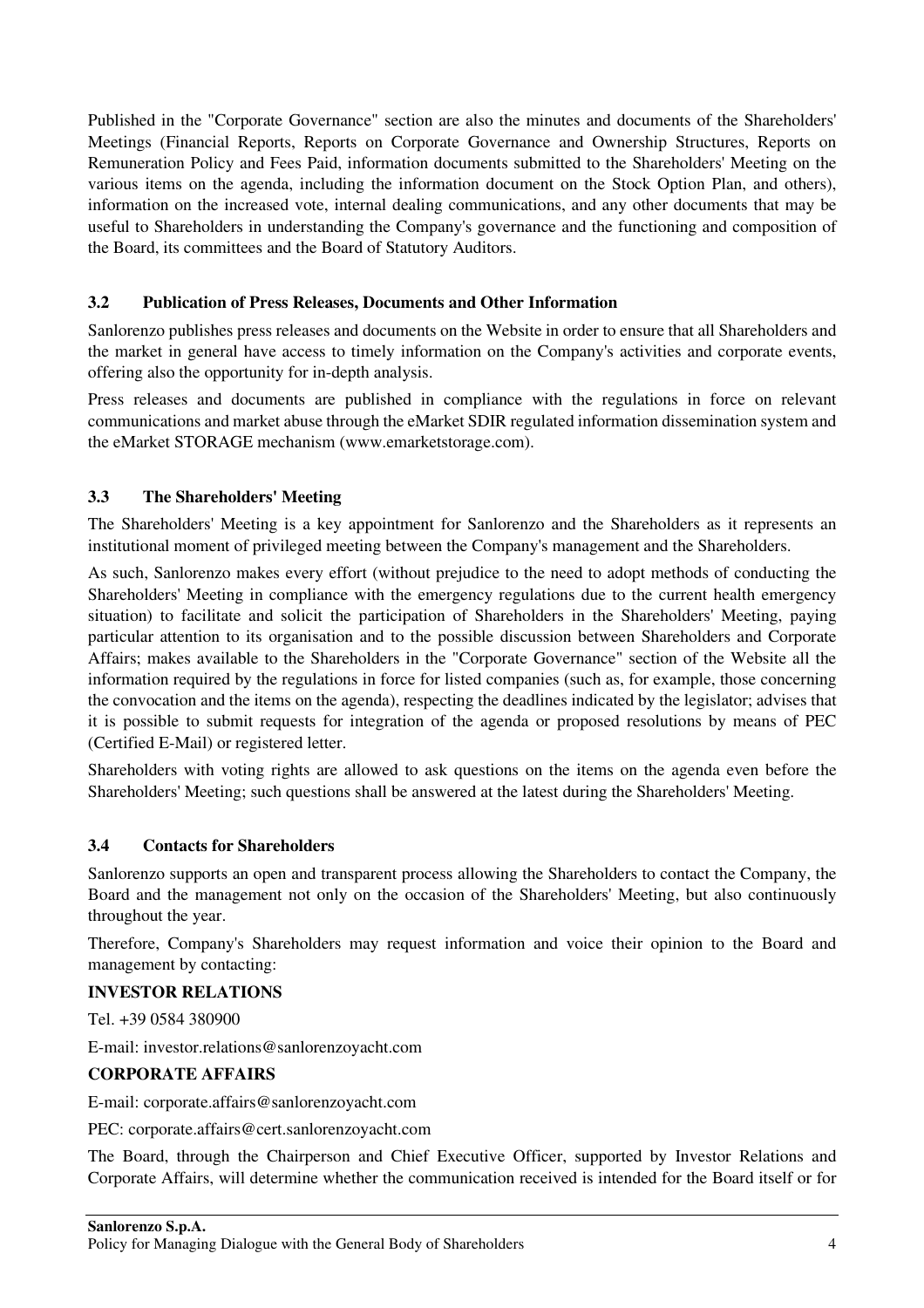management, and will endeavour to ensure that adequate feedback is provided to relevant and appropriate requests made by Shareholders, in accordance with the general principles set out in this Policy, the Company's provisions on market abuse and the relevant regulations in force for listed companies.

#### **3.5 Social Channels**

In order to further develop the Dialogue, Sanlorenzo is present on the social channels Instagram, Facebook, Linkedln, YouTube, managed by Marketing & Communication in coordination with Investor Relations and Corporate Affairs.

#### **3.6 Meetings with the Financial Community, Institutional Shareholders and Analysts**

Sanlorenzo believes that an exhaustive and timely communication with Institutional Shareholders, the financial community and analysts represents a strategic lever for the creation of value.

Any meeting with Institutional Shareholders takes place, subject to strict compliance with the relevant national and international regulations, in accordance with the general principles defined by this Policy as well as with market practices.

The meetings are attended by the Chief Financial Officer, the members of Investor Relations, possibly with their collaborators and, if necessary, the Chairperson and Chief Executive Officer and the heads of function as deemed necessary by the Company each time.

# **4. Topics of the Dialogue with Shareholders**

Sanlorenzo provides Shareholders with information on its activities, strategies and performance in the ways indicated above. Particular attention is also paid to information concerning environmental, social and governance issues (so-called ESG issues), as Sanlorenzo considers them relevant to the construction of a corporate identity of sustainability integrated with the business, aimed at the creation of current and future value.

The Dialogue with Shareholders therefore covers issues relating to economic and financial performance, group strategy, the sector and regulatory issues, as well as extra-financial aspects, such as corporate governance methods, issues relating to sustainability, equal treatment and opportunity policies for workers, and risks in the broadest sense.

In view of this, the topics covered by the Dialogue with Shareholders include:

- economic/financial and operational performance (financial and non-financial results and targets) and the pursuit of sustainable success;
- corporate strategy and business model;
- capital structure:
- dividend distribution policies;
- corporate governance practices and disclosure;
- mergers, acquisitions or other extraordinary transactions;
- structure and composition of the Board and of internal committees;
- management remuneration policies;
- regulatory issues.